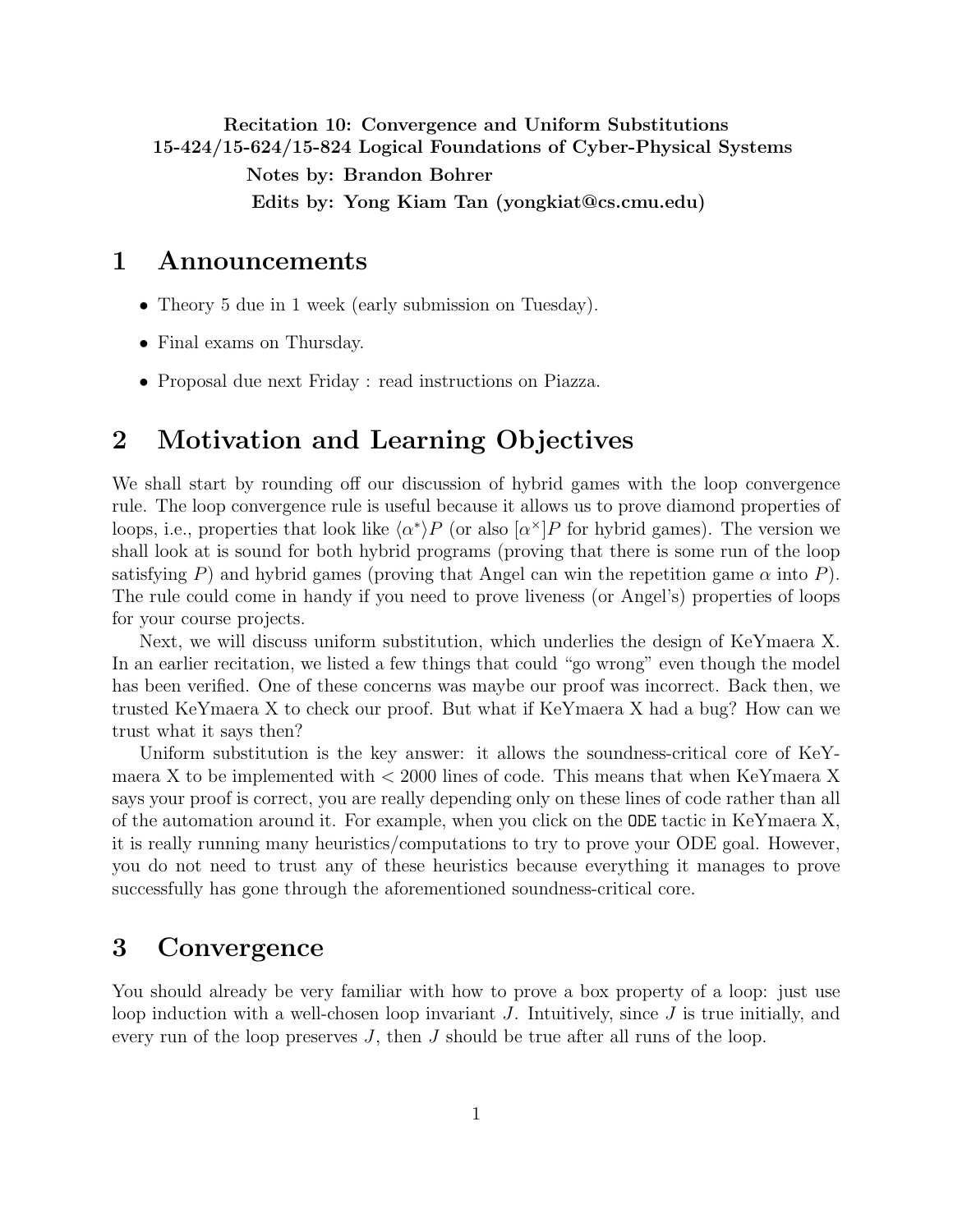For diamond properties of loops though, the same reasoning (of course) does not work. Instead, we need the very opposite! While the loop **invariant** never changes, we want a loop **variant** that *definitely* changes.

### Exercise 1:

Is this formula valid? If so, how would you prove it?

$$
\langle (y:=x-1;x:=1)^* \rangle y=0
$$

Answer: It is valid because the postcondition will definitely be true after two runs of the loop. It can be proved using the  $\langle \ast \rangle$  axiom.

### Exercise 2:

Is this formula valid? If so, how would you prove it?

$$
\langle (y:=y-1; x:=x+1)^* \rangle x \ge y
$$

Answer: It is valid because the gap between  $x, y$  decreases by two per loop iteration. However, if we were to do this in a "proof" like before, we would need to unfold the loop roughly  $\frac{y-x}{2}$ times. But that is silly because your (syntactic) proof should not change in length for different (semantic) values of  $x, y$ .

To prove this latter formula, we will need the convergence rule.

$$
\text{(con)} \quad \frac{\Gamma \vdash \exists v \, p(v), \Delta \quad \vdash \forall v > 0 \, (p(v) \to \langle \alpha \rangle p(v-1)) \quad \exists v \leq 0 \, p(v) \vdash Q}{\Gamma \vdash \langle \alpha^* \rangle Q, \Delta} \quad (v \notin \alpha)
$$

Here,  $p(v)$  is the aforementioned loop variant. Intuitively  $p(v)$  is an abstract distance measure to the goal. Since we know that whenever  $p(v)$  is true initially (for  $v \geq 0$ ), then there is a run of  $\alpha$  such that  $p(v-1)$  is true afterwards. Let us suppose that our initial state  $\omega_0$  that  $p(v_0)$  is true, where  $v_0 \geq 0$ . By repeatedly using the second premise of [con,](#page-0-0) we can construct a sequence of states (related by transitions of  $\alpha$ )  $\omega_0$ ,  $\omega_1$ ,...,  $\omega_k$ ,  $p(v_0)$   $p(v_0-1)$  $p(v_0-k)$ where eventually, the state  $\omega_k$  satisfies  $p(v_0 - k)$  for  $v_0 - k \leq 0$ . The final premise of the [con](#page-0-0) rule says that in such a state, the desired diamond postcondition Q is true.

### Exercise 3:

What  $p(v)$  should we choose for the formula above?

Answer: The most straightforward choice would be  $y - x \leq v$ . Notice that when  $v \leq 0$ , this implies the postcondition  $x \geq y$ . Let us check the other two branches. For the initial branch, we need to check that  $\exists v \, y - x \leq v$ . This is just true by real arithmetic. More importantly, the middle branch:

$$
R\n\n v > 0, y - x ≤ v + (y - x - 2 ≤ v - 1)\n\n v > 0, y - x ≤ v + (y - 1) - (x + 1) ≤ v - 1\n\n 
$$
= v + (y - 1) - (x + 1) ≤ v - 1
$$
\n
$$
= v + 1
$$
\n
$$
= v + 1
$$
$$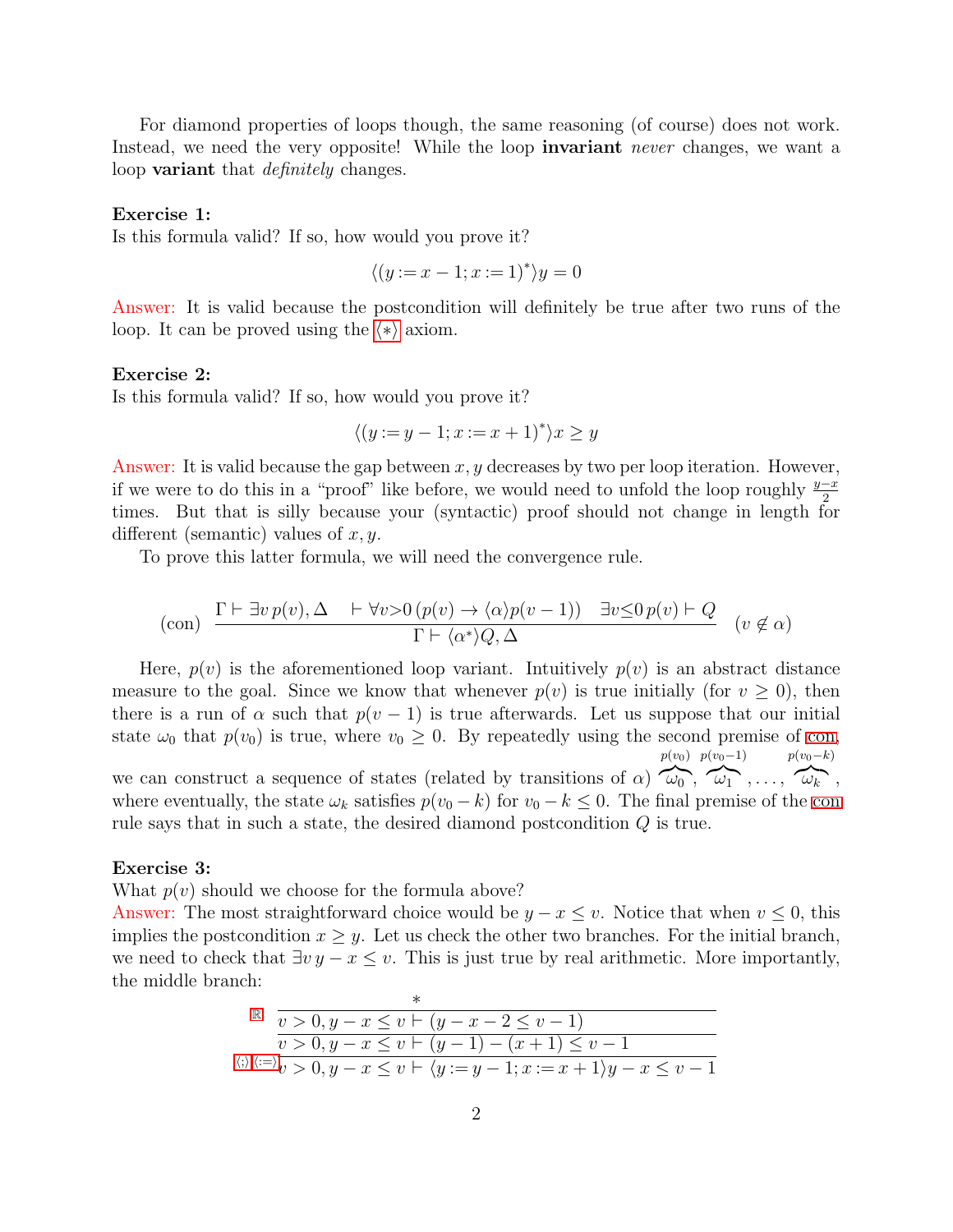Note: The accompanying archive has these two liveness questions as rec10conv1 and rec10conv2 respectively.

Note: The convergence rule works well for proving diamond properties of loops but we have not discussed diamond properties of ODEs in very much detail. ODEs with polynomial solutions can be handled in KeYmaera X using its solving capabilities. However, diamond properties for non-solvable (or even just nonlinear ODEs) are much more difficult. Please come chat with us if you encounter these types of questions for your course projects.

## 4 Uniform Substitution

To motivate uniform substitutions, let us examine the assignment axiom that we used several times in our convergence proofs earlier.

$$
([:=]) [x := e]p(x) \leftrightarrow p(e)
$$

In the course so far, we were quite happy to use this axiom **schema** but remember that we had to be extra careful when replacing  $x$ .

### Exercise 4:

Which of these instances of  $|:=|$  are valid?

1.  $[x := x + y]x = 1 \leftrightarrow (x + y) = 1$ 2.  $[x := x + y]x + x = 1 \leftrightarrow (x + y) + x = 1$ 3.  $[x := x + y][x := x + y]x = 1 \leftrightarrow [x := (x + y) + y]x = 1$ 4.  $[x := x + y][x := x + y]x = 1 \Leftrightarrow [x := (x + y) + y](x + y) = 1$ 5.  $[x := x + y][x := x + y]x = 1 \leftrightarrow [x := x + y](x + y) = 1$ 6.  $[x := x + y][\{x' = x + y\}]x = 1 \leftrightarrow [\{x' = (x + y) + y\}]x = 1$ 7.  $[x := x + y][(y := y + 1)^*]x = 1 \leftrightarrow [(y := y + 1)^*]x + y = 1$ 8.  $[x := x + y][(y := y)^*]x = 1 \leftrightarrow [(y := y)^*]x + y = 1$ 

## Note: We briefly looked at what KeYmaera X does for each of these assignments. The examples are in rec10clashes. Answer:

1.  $[x := x + y]x = 1 \leftrightarrow (x + y) = 1$ . Valid.

- 2.  $[x := x + y]x + x = 1 \leftrightarrow (x + y) + x = 1$ . Not valid. Forgot to substitute an x.
- 3.  $[x := x + y][x := x + y]x = 1 \leftrightarrow [x := (x + y) + y]x = 1$ . Valid.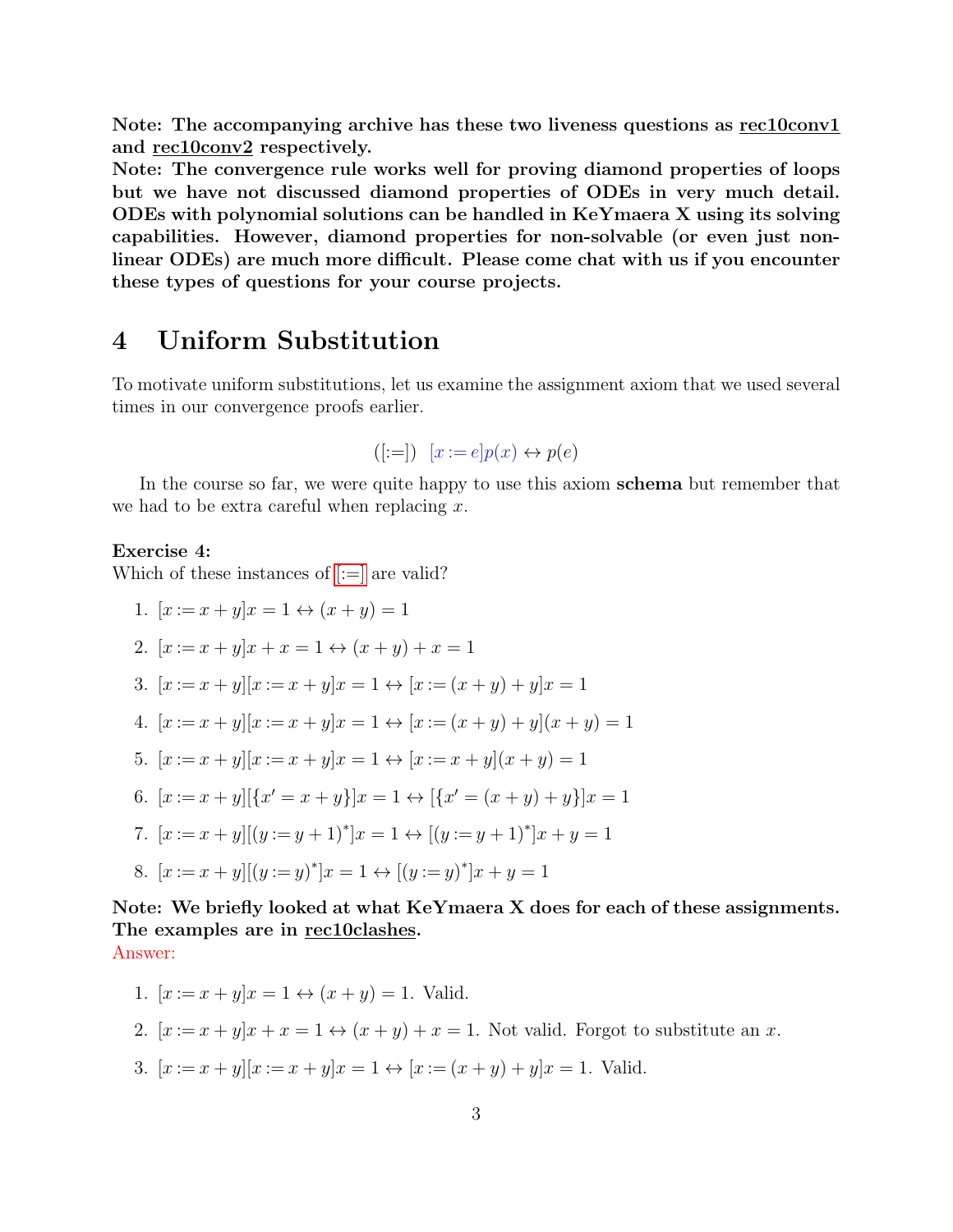- 4.  $[x := x + y][x := x + y]x = 1 \leftrightarrow [x := (x + y) + y](x + y) = 1$ . Not valid. Substituted too many x.
- 5.  $[x := x + y][x := x + y]x = 1 \leftrightarrow [x := x + y](x + y) = 1$ . Valid. In context.
- 6.  $[x := x + y][\{x' = x + y\}]x = 1 \leftrightarrow [\{x' = (x + y) + y\}]x = 1$ . Not valid. Substitution into context where x gets bound.
- 7.  $[x := x + y][(y := y + 1)^*]x = 1 \leftrightarrow [(y := y + 1)^*]x + y = 1$ . Not valid. Substitution into context where  $y$  gets bound.
- 8.  $[x := x + y][(y := y)^*]x = 1 \leftrightarrow [(y := y)^*]x + y = 1$ . Valid, but not a substitution instance!

Note: In class, we deferred the question of whether Example 6 was actually valid. It is not valid. Consider the initial state  $\omega(x) = 1, \omega(y) = -\frac{1}{2}$  $\frac{1}{2}$ . For this state, the RHS of the equivalence is true, but the LHS is false because after the assignment,  $x$  has value  $\frac{1}{2}$  and so the box ODE postcondition would not be true.

If we were to implement the [\[:=\]](#page-0-0) axiom schema, we would also need to implement all of these checks that we just did for the questions above. Even worse: the implementation of every new axiom that comes with soundness side conditions would need these checks as well.

The realization behind uniform substitution is that most (if not all) of these side conditions can be dealt with cleanly by a substitution admissibility conditions on the uniform substitution proof rule. Before we get there, however, we need to (as usual) build up our syntax and semantics.

### 4.1 Syntax and Semantics

The syntax of terms, formulas, and programs are respectively extended with  $k$ -ary function symbols  $(f)$ , k-ary predicate symbols  $(p)$ , and program constant symbols a:

$$
e ::= \dots \mid f(e_1, \dots, e_k)
$$
  

$$
P, Q ::= \dots \mid p(e_1, \dots, e_k)
$$
  

$$
\alpha ::= \dots \mid a
$$

At first glance, it does not seem like we have added much at all. For example, why write down a when we have been perfectly fine writing  $\alpha$  all the time? The important thing to note is that we can now write down a *concrete* formula such as:

$$
[a](p(x) \wedge f(x, y) \ge 0)
$$

In contrast, for most of this course, we just wrote something like:

$$
[\alpha](P(x) \wedge e(x, y) \ge 0)
$$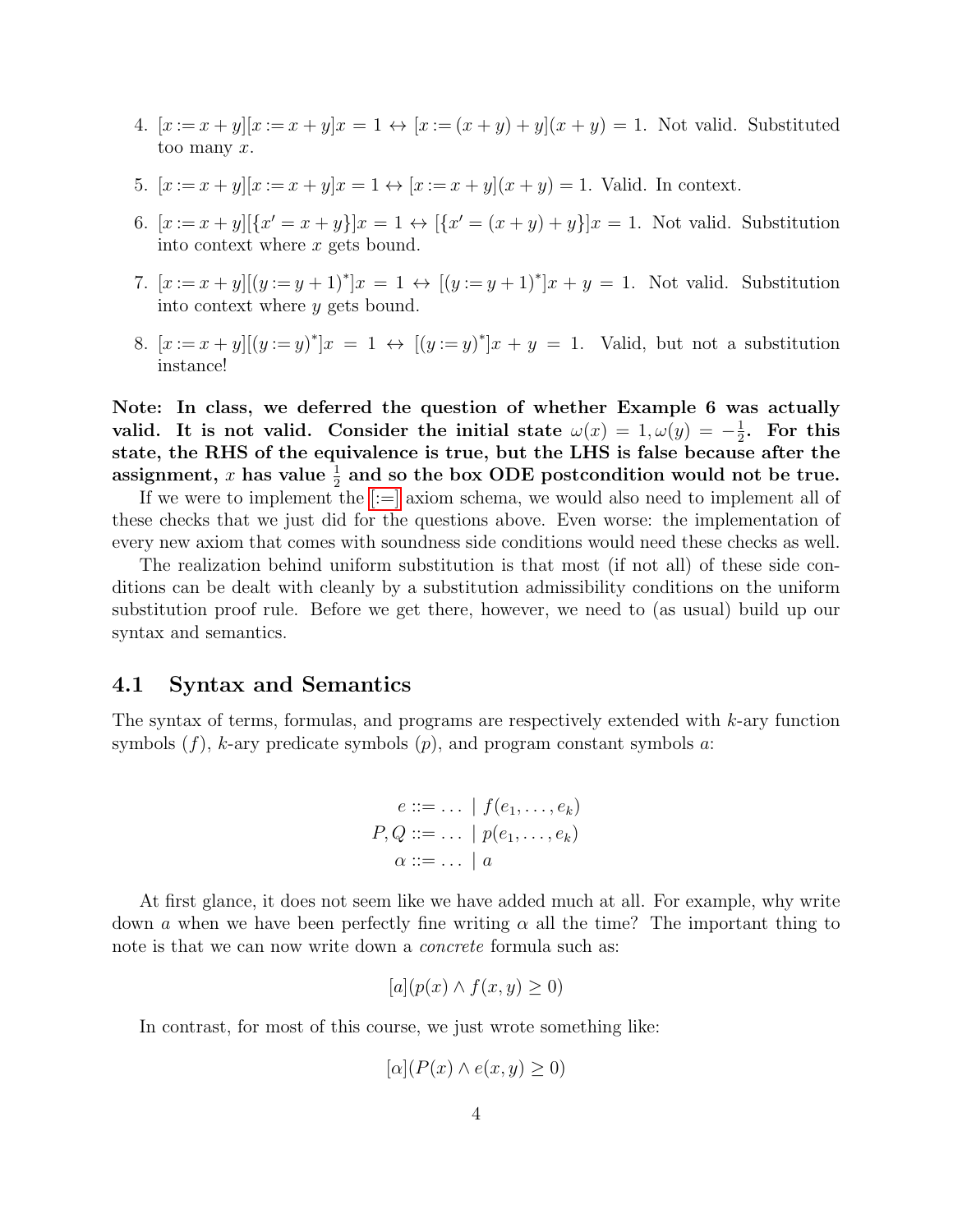This really means that  $\alpha$ , P, e are placeholders for concrete programs that you would fill in later. Thus, it is not a formula but rather a schematic that stands for an infinite number of possible formulas. In the same way,  $[:=]$  that we have been calling an "axiom" is really an axiom schema that stands for an infinite number of possible concrete instances (minus those that fail the side condition).

Once we admit these new terms, formulas and programs, we also need to say what they mean.

### Exercise 5:

So what should a function symbol like  $f(e_1, \ldots, e_k)$  mean? Answer: We might first try something like:

$$
\omega[[f(e_1,\ldots,e_n)]] = f(\omega[[e_1]],\ldots,\omega[[e_k]])
$$

But that does not make sense! Remember that  $f$  is just a piece of syntax, but on the right-hand side we are treating it as a k-ary function over the reals. The solution is to recall how we dealt with the semantics of variables x. We added the additional state  $\omega$  that tracks the value of  $x$  and defined:

$$
\omega[\hspace{-1.5pt}[ x]\hspace{-1.5pt}]=\omega(x)
$$

Just like  $\omega$  tells us the meaning of the variables, we shall fix an interpretation I which we use to tell us the meaning of the new symbols like  $f<sup>1</sup>$  $f<sup>1</sup>$  $f<sup>1</sup>$ 

Given this interpretation I, the semantics of the newly added symbols become straightforward lookups in the interpretation:

$$
\omega[[f(e_1, \dots, e_n)]] = I(f)(\omega[[e_1]], \dots, \omega[[e_k]])
$$

$$
[[p(e_1, \dots, e_n)]] = {\omega \mid (\omega[[e_1]], \dots, \omega[[e_k]]) \in I(p)}
$$

$$
[[a]] = I(a)
$$

Now that we know the syntax and semantics, we can revisit the assignment axiom schema and rewrite it as a single concrete axiom ( $p$  is a 1-ary predicate symbol while  $f$  is a 0-ary function symbol):

<span id="page-4-1"></span>
$$
([- =]) [x := f]p(x) \leftrightarrow p(f)
$$

### Exercise 6:

Make sure you understand the difference between this assignment **axiom** versus the earlier assignment axiom schema. In particular, this axiom has no side conditions.

### Exercise 7:

Prove the soundness of the axiom  $[:=]$ .

<span id="page-4-0"></span><sup>&</sup>lt;sup>1</sup>This follows the style of definition given in the textbook. More formally, one would redefine all of the semantics to carry the interpretation around explicitly.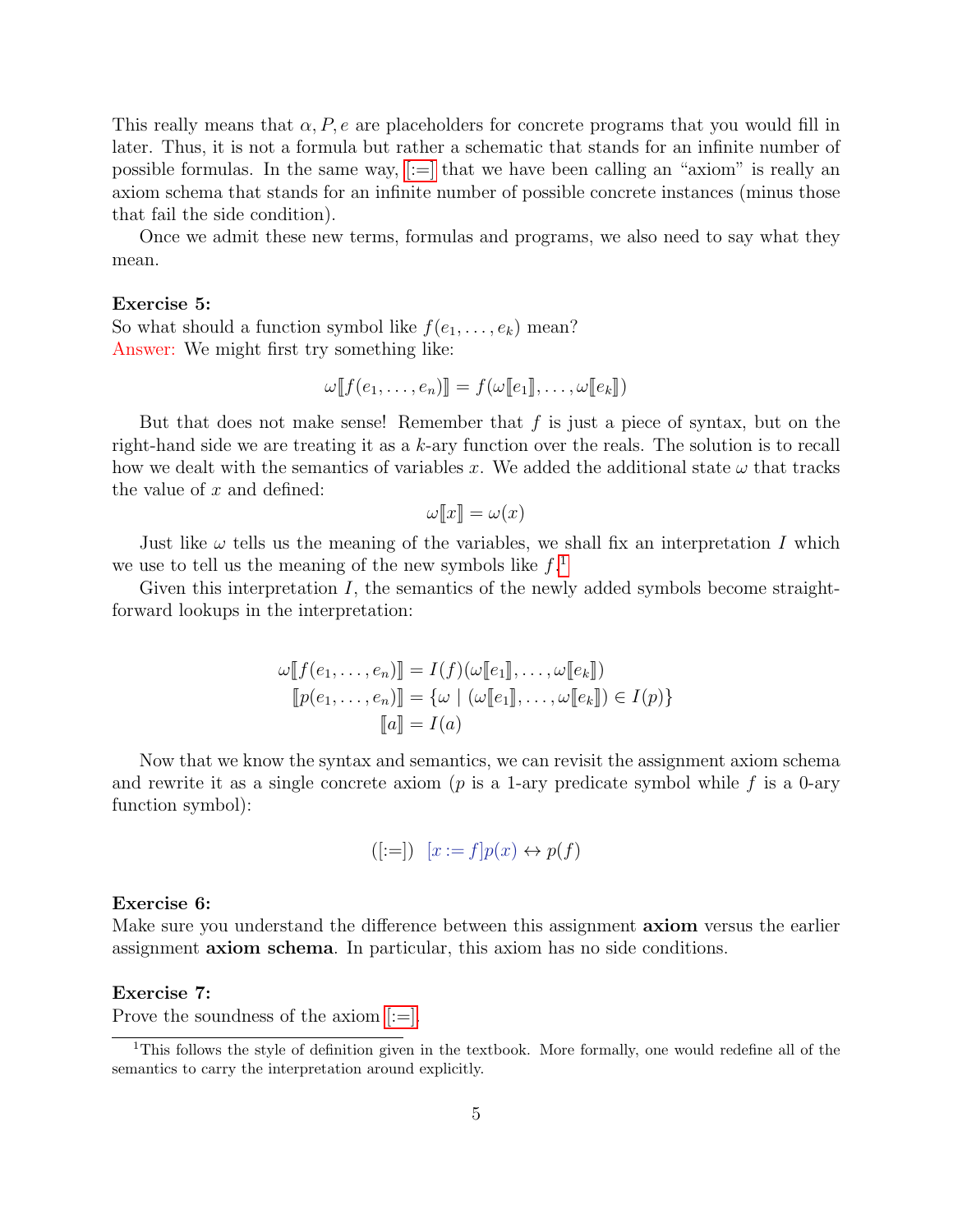We have got rid of the problem of having a schematic assignment axiom, but we have not really made the proof calculus much better (yet). The new  $|:=|$  axiom does not allow us to do much by itself!

## 4.2 Uniform Substitution

The key proof rule that enables effective use of  $[:=]$  is uniform substitution:

<span id="page-5-0"></span>
$$
\text{(US)}\ \ \frac{\phi}{\sigma(\phi)}
$$

This proof rule says that if we can prove formula  $\phi$ , then we also have a proof of the conclusion  $\sigma(\phi)$  which is obtained by applying the substitution  $\sigma$  on formula  $\phi$ .

More precisely, the substitution  $\sigma$  maps the various symbols that we have introduced earlier to concrete terms, formulas and programs (which may themselves mention free variables). For example, let us consider the substitution:

$$
\sigma_1 = \{ f \mapsto x + y, p(\cdot) \mapsto \cdot = 1 \}
$$

Applying  $\sigma$  on the [\[:=\]](#page-4-1) axiom yields the following proof of the very first example in Exercise 4.

$$
\lim_{x \to 0} \frac{f(x)}{f(x)} = \frac{f}{f(x)} \frac{f(x)}{f(x)} \Leftrightarrow p(f)
$$
\n
$$
\lim_{x \to 0} \frac{f(x)}{f(x)} = \lim_{x \to 0} \frac{f(x)}{f(x)} = \lim_{x \to 0} \frac{f(x)}{f(x)} = \lim_{x \to 0} \frac{f(x)}{f(x)} = \lim_{x \to 0} \frac{f(x)}{f(x)} = \lim_{x \to 0} \frac{f(x)}{f(x)} = \lim_{x \to 0} \frac{f(x)}{f(x)} = \lim_{x \to 0} \frac{f(x)}{f(x)} = \lim_{x \to 0} \frac{f(x)}{f(x)} = \lim_{x \to 0} \frac{f(x)}{f(x)} = \lim_{x \to 0} \frac{f(x)}{f(x)} = \lim_{x \to 0} \frac{f(x)}{f(x)} = \lim_{x \to 0} \frac{f(x)}{f(x)} = \lim_{x \to 0} \frac{f(x)}{f(x)} = \lim_{x \to 0} \frac{f(x)}{f(x)} = \lim_{x \to 0} \frac{f(x)}{f(x)} = \lim_{x \to 0} \frac{f(x)}{f(x)} = \lim_{x \to 0} \frac{f(x)}{f(x)} = \lim_{x \to 0} \frac{f(x)}{f(x)} = \lim_{x \to 0} \frac{f(x)}{f(x)} = \lim_{x \to 0} \frac{f(x)}{f(x)} = \lim_{x \to 0} \frac{f(x)}{f(x)} = \lim_{x \to 0} \frac{f(x)}{f(x)} = \lim_{x \to 0} \frac{f(x)}{f(x)} = \lim_{x \to 0} \frac{f(x)}{f(x)} = \lim_{x \to 0} \frac{f(x)}{f(x)} = \lim_{x \to 0} \frac{f(x)}{f(x)} = \lim_{x \to 0} \frac{f(x)}{f(x)} = \lim_{x \to 0} \frac{f(x)}{f(x)} = \lim_{x \to 0} \frac{f(x)}{f(x)} = \lim_{x \to 0} \frac{f(x)}{f(x)} = \lim_{x \to 0} \frac{f(x)}{f(x)} = \lim_{x \to 0} \frac{f(x)}{f(x)} = \lim_{x \to 0} \frac{f(x)}{f(x)} = \lim_{x \to 0} \frac{f(x)}{f(x)} = \lim_{x \to
$$

But of course, we can also come up with a substitution that would work for the second example too.

#### Exercise 8:

Give a substitution  $\sigma_2$  that would yield the second example in Exercise 4.

Answer: Recall that the bug in this example was that we left out one of the x. Concretely, this features in the substitution as follows:

$$
\sigma_2 = \{ f \mapsto x + y, p(\cdot) \mapsto \cdot + x = 1 \}
$$

In other words, the substitution  $p(\cdot)$  introduces x free. It is essential that the [US](#page-5-0) proof rule does not allow us to conclude this from the assignment axiom as that would be unsound.

The [US](#page-5-0) proof rule prevents this with an admissibility condition on  $\sigma$ . The intuitive way to remember this is that the substitution should never introduce a free variable into an environment where it is bound.<sup>[2](#page-5-1)</sup>

Let us concretely see what goes wrong in  $\sigma_2$  by working through applying the substitution. At the top-level we simply recursively apply the substitution on both sides of the equivalence:

$$
\sigma_2([x:=f]p(x) \leftrightarrow p(f)) = \sigma_2([x:=f]p(x)) \leftrightarrow \sigma_2(p(f))
$$

<span id="page-5-1"></span><sup>2</sup>Or else you will be sent to logic jail!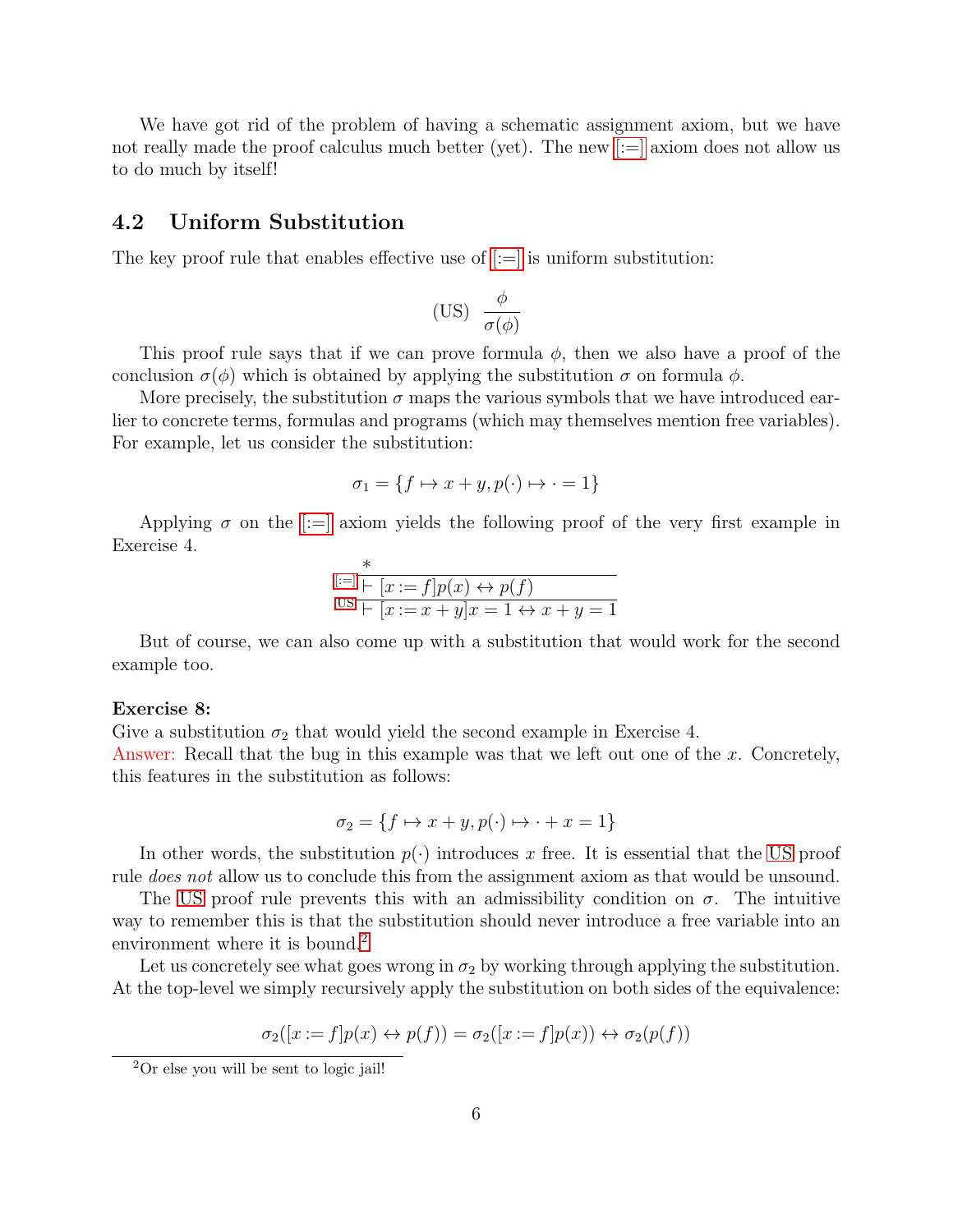For the RHS, the substitution works fine:

$$
\sigma_2(p(f)) = \sigma_2(p)(\sigma_2(f))
$$
  
= 
$$
\sigma_2(p)(x + y)
$$
  
= 
$$
((x + y) + x = 1)
$$

On the LHS, we can also recursively apply the substitution along each of the operators:

$$
\sigma_2([x:=f]p(x)) = [\sigma_2(x:=f)]\sigma_2(p(x))
$$

$$
= [x:=\sigma_2(f)]\sigma_2(p)(\sigma_2(x))
$$

$$
= ([x:=x+y]x + x = 1)
$$

### Exercise 9:

Which step did we make a mistake?

Answer: The very first step actually fails. The expansion for substituting a box modality  $\sigma(|\alpha|\phi)$  requires that the free variables introduced by the substitution in  $\phi$  are not contained in  $BV(\sigma(\alpha))$ . However, we have done exactly that because the variable x is bound by  $x := x+y$ , but is introduced free by the substitution  $p(\cdot) \mapsto x+1$ . Notice that substitution (and checking) is completely mechanical once we have got the definitions correct.

Contrast this with  $\sigma_1$  which maps  $p(\cdot) \mapsto \cdot = 1$ . Here, we are safe because x is not introduced free into a context where it is bound.

Let us go through each of the remaining cases in Exercise 4 and determine why (or if) a clash would occur. This should give you lots of practice with writing down substitutions and determining when clashes occur. Assignments, of course, are not the only case where subtle binding issues can occur.

### Exercise 10:

Give a substitution  $\sigma_3$  for the 3rd example from Exercise 4. Answer:

$$
\sigma_3 = \{ f \mapsto x + y, p(\cdot) \mapsto [x := \cdot]x = 1 \}
$$

This substitution  $\sigma_3$  is fine, unlike  $\sigma_2$  because  $p(\cdot) \mapsto [x := \cdot]x = 1$  does not introduce x free.

### Exercise 11:

Give a substitution  $\sigma_4$  for the 4th example from Exercise 4 and explain why it clashes. Answer:

$$
\sigma_4 = \{ f \mapsto x + y, p(\cdot) \mapsto [x := \cdot] \cdot = 1 \}
$$

The reason for this clash is different from before. This time, the LHS actually substitutes just fine because  $p(\cdot) \mapsto [x := \cdot] \cdot = 1$  does not introduce x free (like we argued for  $\sigma_3$ ).

Instead it is the RHS which causes problems because we tried to apply the substitution  $\cdot \mapsto x + y$  to  $[x := \cdot] \cdot = 1$ , which causes x to become bound.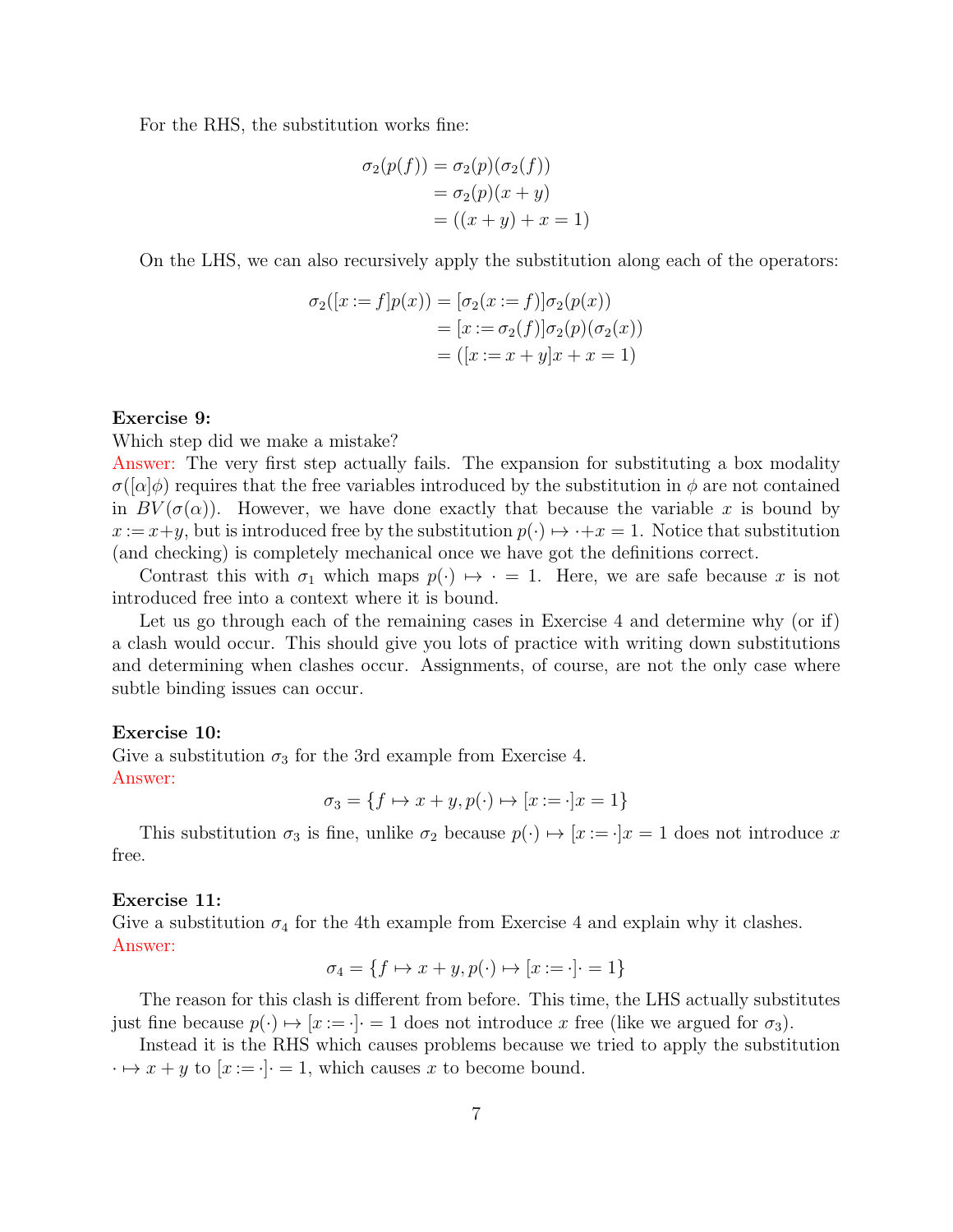### Exercise 12:

Give a substitution  $\sigma_5$  for the 5th example from Exercise 4.

Answer: This is not a well-formed question because this example is not obtained directly by substitution from [\[:=\].](#page-4-1) Rather, it follows from the first example of Exercise 4 together with the contextual equivalence proof rule:

$$
(CE) \frac{P \leftrightarrow Q}{C(P) \leftrightarrow C(Q)}
$$

Since  $P \leftrightarrow Q$  is true in all states, the rule [CE](#page-0-0) allows us to replace them equivalently in any context C.

### Exercise 13:

Give a substitution  $\sigma_6$  for the 6th example from Exercise 4 and explain why it clashes. Answer:

$$
\sigma_6 = \{ f \mapsto x + y, p(\cdot) \mapsto [\{x' = \cdot + y\}]x = 1 \}
$$

This substitution clashes because we tried to substitute x into the RHS of an ODE where it is bound on the LHS.

### Exercise 14:

Give a substitution  $\sigma_7$  for the 7th example from Exercise 4 and explain why it clashes. Answer:

$$
\sigma_7 = \{ f \mapsto x + y, p(\cdot) \mapsto [(y := y + 1)^*] \cdot = 1 \}
$$

This clashes on the RHS because it tries to substitute  $\cdot \mapsto x + y$  in  $[(y := y + 1)^*] \cdot = 1$ which causes a free instance of y to become bound.

### Exercise 15:

Give a substitution  $\sigma_8$  for the 8th example from Exercise 4 and explain why it clashes. Answer:

$$
\sigma_8 = \{ f \mapsto x + y, p(\cdot) \mapsto [(y := y)^*] \cdot = 1 \}
$$

Similarly to  $\sigma_7$ , this clashes only on the RHS because it tries to substitute  $\cdot \mapsto x + y$  in  $[(y := y)^*] = 1$  which causes a free instance of y to become bound.

However, as we noted earlier, the conclusion is actually valid, just not directly provable with uniform substitution.

Now, let us revisit the [V](#page-7-0) axiom. Crucially,  $p$  is a 0-ary predicate symbol without any arguments:

<span id="page-7-0"></span>
$$
(V) p \to [a] p
$$

Exercise 16: